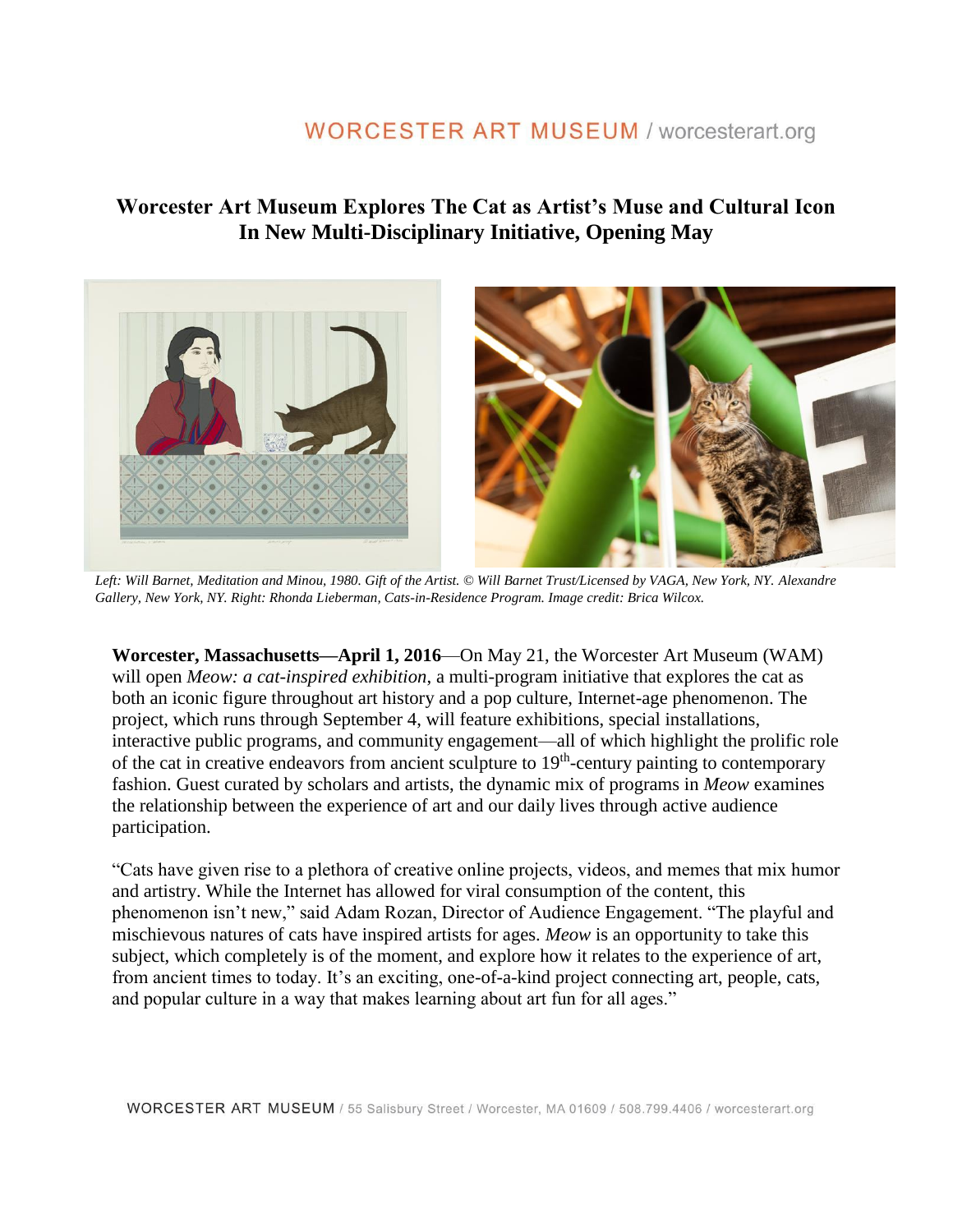Among the major elements of *Meow* is the exhibition *The Captivating Cat: Felines and the Artist's Gaze*, which will be open throughout the duration of the initiative. Featuring more than 70 works from the Museum's permanent collection, the exhibition looks at depictions of cats from ancient Egypt and China to the modern day through prints, drawings, photographs, paintings, sculpture, fashion, and armor. Guest curated by Ruth Dibble, Ph.D. candidate in the history of art at Yale University, *The Captivating Cat* is organized around several major themes, including the cat as metaphor for the modern artist and connections in representations of big and house cats. It features works by Will Barnet, Albrecht Dürer, Takebe Ryotai, Toshi Yoshida, and Harry Gordon, among many others.

Visitors will also be able to discover cats throughout other WAM galleries in a self-guided **"Cat Walk" tour**, which will shed new light on major works in the Museum's encyclopedic collections, including *Woman with a Cat* by Gustave Courbet, the 6<sup>th</sup>-century Roman Worcester Hunt Mosaic, and 17<sup>th</sup>-century *Tiger Screen* by Kano Naonobu.

"This exhibition breaks from traditional feline-centric scholarship by looking at cats not simply as subjects that artists depicted in diverse media across time and place, but rather as iconic muses with their own, distinctly animalistic, agency," said Dibble. "A key work in the exhibition is *Asakusa Ricefields and Torinomachi Festivals* by Ando Hiroshige. In it, there is a sense that being a cat is a lot like being an artist. Both are at once at a remove from the world, yet also consuming it through watchful eyes. It raises the possibility that cats influence, rather than only reflect, artistic intention."

In addition, artist and critic Rhonda Lieberman will present a special contemporary art installation in partnership with the Worcester Animal Rescue League. Part 'purr-formance piece,' part social sculpture, The *Cats-in-Residence Program* integrates art and rescue to address animal overpopulation in urban areas. Our local 'purr-formers' (adoptable rescue cats from WARL) will interact in an inter-species lounge filled with art for humans and cats to enjoy together.

Volunteers will be on site to facilitate adoptions when a cat and human visitor bond. The installation will be open during regular Museum hours between July 13 and September 4. Merging art and life, the *Cats-in-Residence Program* invites playful fun while drawing attention to an important cause. WAM will be the fourth location for Lieberman's installation, which was previously shown in New York City, Los Angeles, and Hartford, Connecticut, and the first in a museum.

Other highlights from *Meow*, include:

• **The Meow Opening Party:** Friday, May 20, 8-11pm. The public is invited to join other cat and art enthusiasts at this unique celebration, including live music, costumed entertainers, and a cash bar. Members \$10, Nonmembers \$20

WORCESTER ART MUSEUM / 55 Salisbury Street / Worcester, MA 01609 / 508.799.4406 / worcesterart.org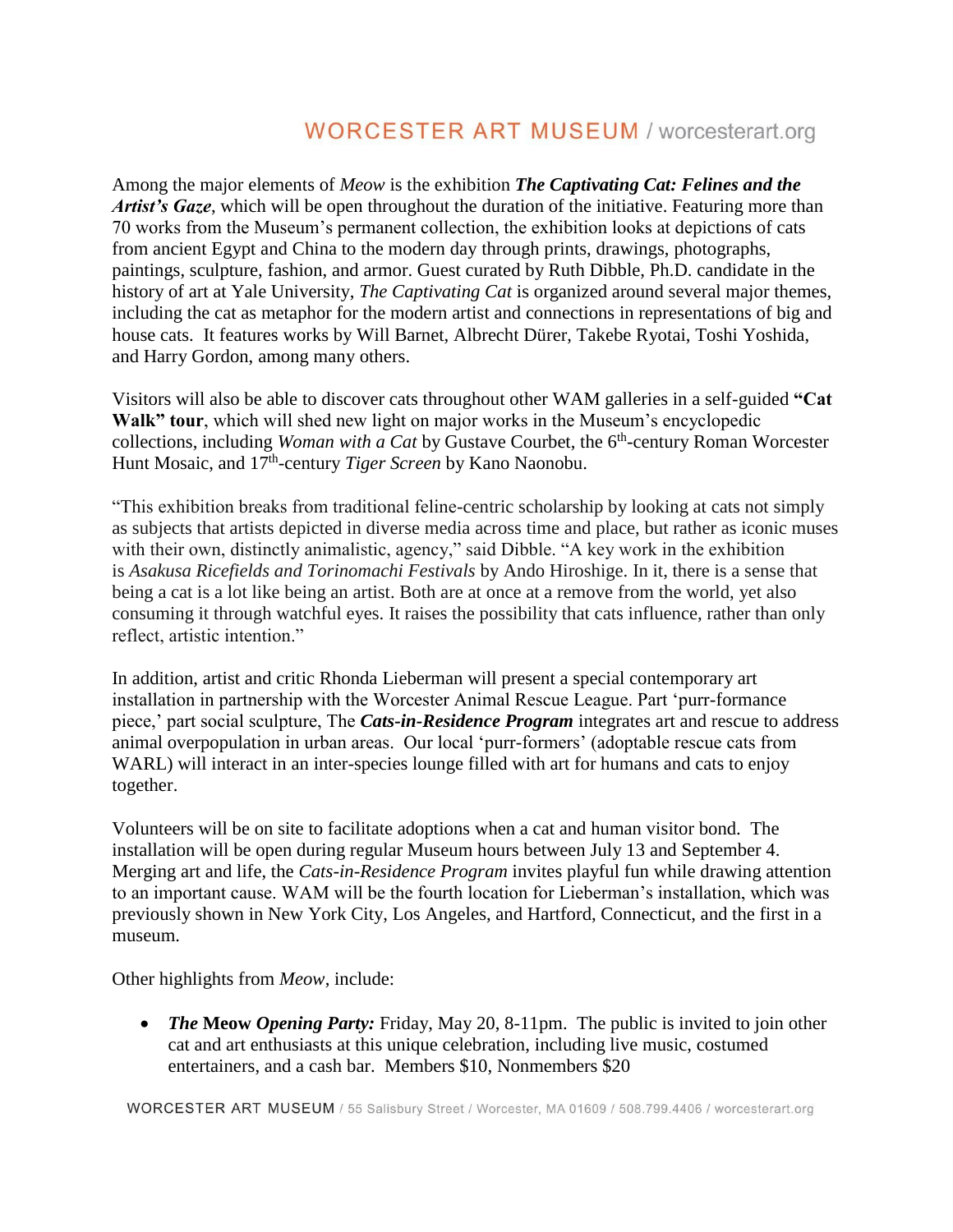- *Community Cat Show*: Visitors are invited to submit their own cat-related art, whether self-made, commissioned, or purchased, for a community exhibition of art that will be on view from May 21-July 24, 2016 at the Museum.
- *Cat Craft Classes*: WAM will offer a series of studio art classes and workshops that invite audiences to create pet toys, shelters, and portraits, and to learn more about the representation of cats in the world of art.
- *Helmutt's Dog Show*: For all of the dog-lovers, Helmutt, WAM's canine mascot, will organize a one-painting exhibition of his favorite work of art, *Head of a Dog* by Abbott Handerson Thayer.

*Meow* is sponsored by Fallon Health, with additional sponsorship support from Reliant Medical Group.

#### **About Ruth Dibble, Ph.D., Yale University**

Ruth Dibble is a Ph.D. candidate in the history of art at Yale University, graduating in 2017. Her areas of focus include American material and visual culture from the  $18<sup>th</sup>$  century to the early  $20<sup>th</sup>$ century and histories of collection and display from the same period. Her dissertation is titled, "Strike Home to the Minds of Men': Crafting Domesticity in the Civil War Era." She holds an MA in art history from Williams College in Williamstown, Massachusetts, and a BA in art history from Hamilton College in Clinton, New York.

#### **About Rhonda Lieberman, Artist and Critic**

Rhonda Lieberman is a New York-based artist and writer, and a Contributing Editor at *Artforum*. Lieberman's artwork has been included in exhibitions at The Jewish Museum (in *Entertaining America* and *Too Jewish*), The New Museum (in *Bad Girls*), and Stux Gallery (in *The Fake Chanel Show*). She has taught at Yale University, The School of the Art Institute of Chicago, and in Umea, Sweden. Her *Selected Essays* will be published by Pep Talk in spring 2016. *The Cats-in-Residence Program* debuted at *The Cat Show*, which she curated at White Columns in 2013, and will come to WAM for its fourth iteration.

#### **About the Worcester Art Museum**

Founded in 1896, the Worcester Art Museum's encyclopedic 38,000-piece collection covers 51 centuries of art. Highlights include the Medieval Chapter House, Renaissance Court, and Worcester Hunt Mosaic, as well as the recently integrated John Woodman Higgins Armory Collection of arms and armor. The Museum is internationally known for its collection of European and American art. It was the first in America to acquire paintings by Monet and Gauguin and one of the first to collect photography. As the first U.S. museum to focus on collaborating with local schools, it has been at the forefront of engaging audiences and giving them a meaningful and personal experience.